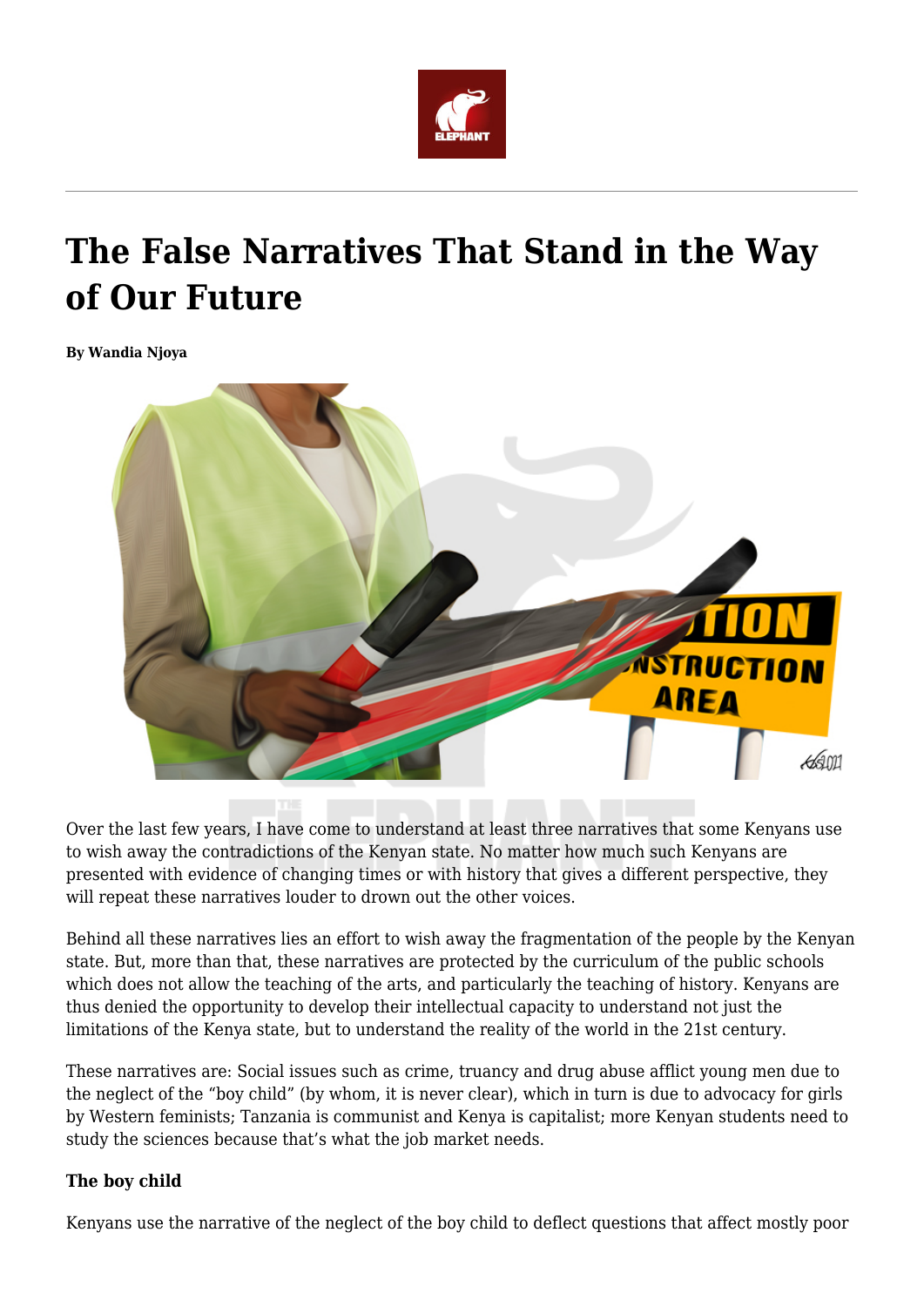young men, such as police brutality against men, the flawed masculinity promoted by the Kenyan male elite, and the culture of rape that is not only sexual but also financial, intellectual and environmental. By avoiding such analysis, we evade acknowledging that although Kenyan men dominate property ownership and positions of power, those men belong to a socio-economic minority.

Not dealing with the interaction between gender and class allows us to cling to the hope that manhood can be a ticket for all Kenyan men to gain same access to the wealth and power enjoyed by the ruling class. The reality is, though, that this model of the state cannot accommodate more than a minority with that much wealth and power. But rather than dismantle this exploitation, Kenyans would rather blame girls. Imagine that. We adults are blaming children for our failure to establish an equitable society.

This distraction of Kenyans from the inequality of the state is further integrated with race through Kenyans' focus on Western feminism. Ironically though, the goal of Western feminism is exactly that: to silence questions about the Eurocentric global system and instead simply negotiate white women's place in it. And this argument has been made for decades by scholars like Micere Mugo, Oyeronke Oyewumi, Ifi Amadiume and Amina Mama, while men such as Ousmane Sembene and Thomas Sankara have tied women's freedom to African freedom as a whole. However, Kenyan education is grossly Eurocentric. Many graduate students have never heard of these names, and what many Kenyans know of feminism is what they read from white American evangelicals, whose thoughts are shared every Sunday on many Kenyan pulpits.

# **Tanzania**

The narrative of communist Tanzania vs. capitalist Kenya is equally twisted, especially when one remembers that the Berlin Wall fell twenty-seven years ago and the Soviet Union collapsed twentyfive years ago. However, holding onto this myth serves a purpose: it helps us avoid asking questions about our country's internal exploitation and poor foreign policy choices. The narrative also comforts a certain superiority complex that is rooted in eurocentrism. We think we're better than Tanzanians because we're richer. However, we forget that the "we" who are richer are a minority of Kenyans, all thanks to tribalism, which enables us to "share" in the wealth of the privileged few in our respective ethnic groups. In tribalist thinking, *kumeza mate ndiko kula nyama,* to swallow saliva is to eat meat.

We can also avoid the reality that Tanzania may have a point in questioning the Economic Partnership Agreement (EPA) that Kenya has enthusiastically signed with the European Union. Already, there are credible voices, like former president [Benjamin Mkapa](http://www.theeastafrican.co.ke/OpEd/comment/434750-3323648-uirx9iz/index.html) and scholar [Horace](http://www.pambazuka.org/global-south/why-east-africa-should-reject-epa-deal-europe) [Campbell](http://www.pambazuka.org/global-south/why-east-africa-should-reject-epa-deal-europe), indicating that the EPA will benefit only the flower industry (whose members include colonial settlers), and will take the rest of Kenya to the cleaners. But instead of us asking whether our own government signed the EPA agreement in the interests of the Kenyan people, it is easier to dismiss Tanzania as "communist" and "cold" towards Kenya.

We have also not come to terms with the history of Kenya's anti-African foreign policy choices since independence. In word, Kenya publicly declared opposition to apartheid, but in deed, Kenya did not support the ANC and was, in fact, trading with apartheid South Africa. Tanzania, on the other hand, was a base for the ANC. A similar thing happened with the genocide against the Tutsi in Rwanda. As Tanzania welcomed Rwandan refugees, Kenya was home to the rich génocidaires (President Juvenal Habyarimana's wife was one of those who [fled to Europe through Kenya](https://www.theguardian.com/world/2010/mar/02/widow-assassinated-rwandan-president-arrrested)). At the height of the killings, Kenya sent a planeload of Tutsi refugees back to Rwanda. What happened to those refugees is anyone's guess.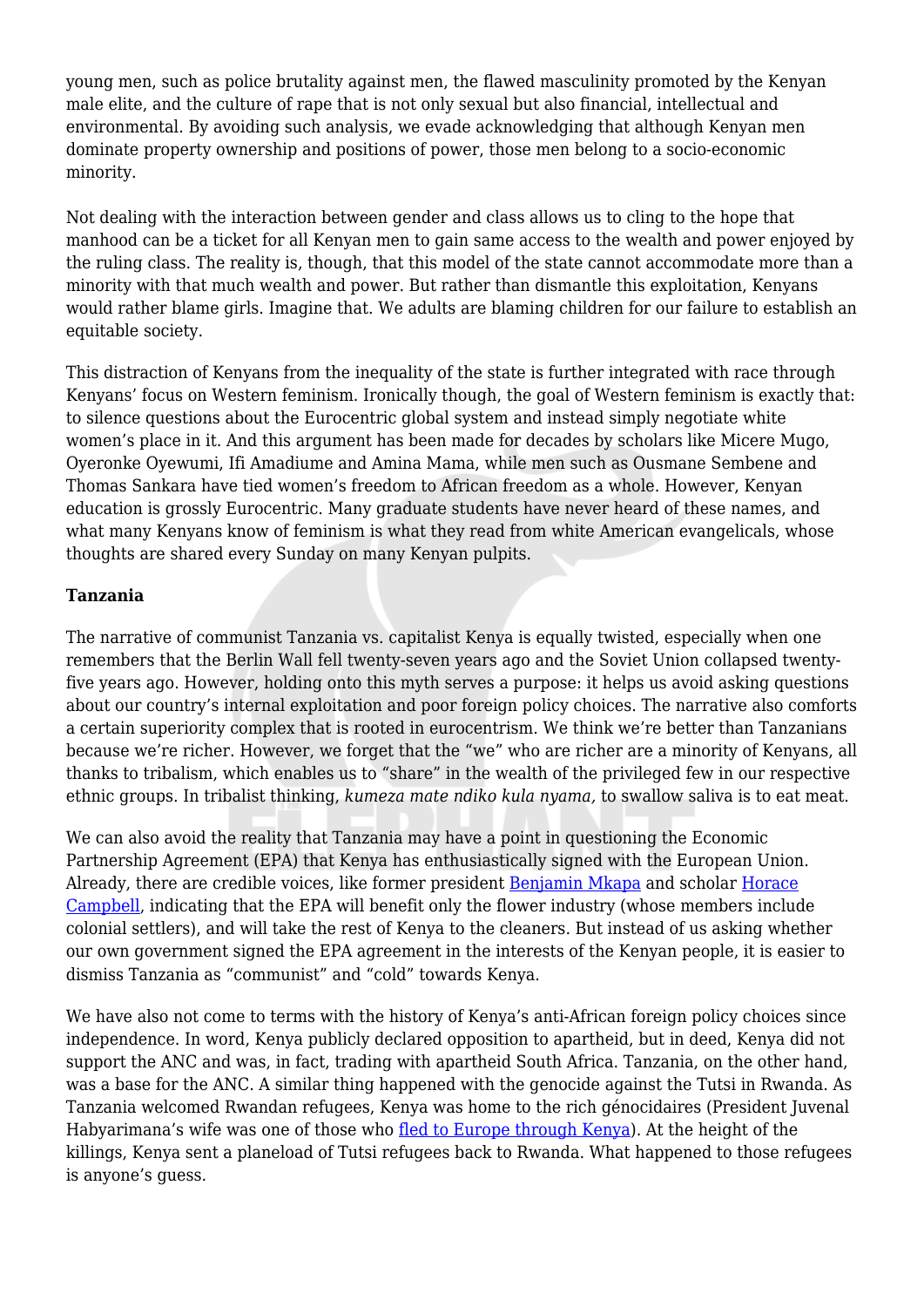#### **Education: Science vs. arts**

In the war against the arts, the narrative of science vs. the arts deflects responsibility for a crawling economy from the leaders to the people. If graduates are jobless, the narrative implies, it is because the graduates are studying the wrong subjects in school, not because the greed and stupidity of the Kenyan ruling class has been an obstacle to the economy expanding to accommodate all talents and professions. That is why the truth that medical and engineering graduates [are not getting employed](http://www.the-star.co.ke/news/2016/07/30/embu-doctors-strike-due-to-shortage-of-medics_c1394426?platform=hootsuite), and the few who do find work are not getting paid, has not yet entrenched itself in public conversations about careers in the sciences.

The problem is that this narrative against arts education is stuck in the industrial era (yes, the 19th century in the West, not Africa), where the governments and industries expected mass education to produce workers for factories. The world has since moved on to the information age, where the automation of knowledge by computers means that "progress" is determined by access to information. And experts are now talking of a conceptual age where what counts is not only information, but also the ability to use it creatively, otherwise called innovation.

In the war against the arts, the narrative of science vs. the arts deflects responsibility for a crawling economy from the leaders to the people.

The division between arts and sciences is traumatizing, even to the individual learner. I remember our frustration as form five students being forced to choose between sciences and arts. A number of us actually loved mathematics and scored distinctions in O levels, but we were told that if we did mathematics we had to do biology, chemistry or physics, in which we were not interested. Can you imagine what innovations would have come out of my generation had we been allowed to do both arts and science, even at university?

What this means is that the whole science vs. arts narrative is literally useless. And yet, the Jubilee government has entrenched this schism, with the Education Cabinet Secretary and his boss, the Deputy President, attacking arts programmes as irrelevant to the country's needs. As if that is not bad enough, the proposed new curriculum talks of separating schools into "talent" and "technical" schools.

This country does not need to widen this schism in knowledge but to narrow it, so that our youth learn to combine data and information with creativity, and in so doing, craft solutions at both the macro and micro level. Kenyan students should be able to do mathematics and linguistics, or music and physics, agriculture and fine art, or history of the sciences, if they so wish. But instead of bridging this gap, the government is stuck in the 60s, when it saw science and arts as opposite poles.

Worse, the government is basing this division on the equally archaic idea of the job market that belongs to the days of independence. In those days, the government was so desperate for Africans to fill the posts left behind by colonialists that people were guaranteed jobs even after primary school, and they would rise up the ranks in those careers and then retire. But that era no longer exists. These days, a growing proportion of people are in careers different from the ones for which they were trained, and are likely to have changed jobs at least four times before they retire. The job market is no longer the same. What we need is a critical and creative reflection on what these changing times mean for education.